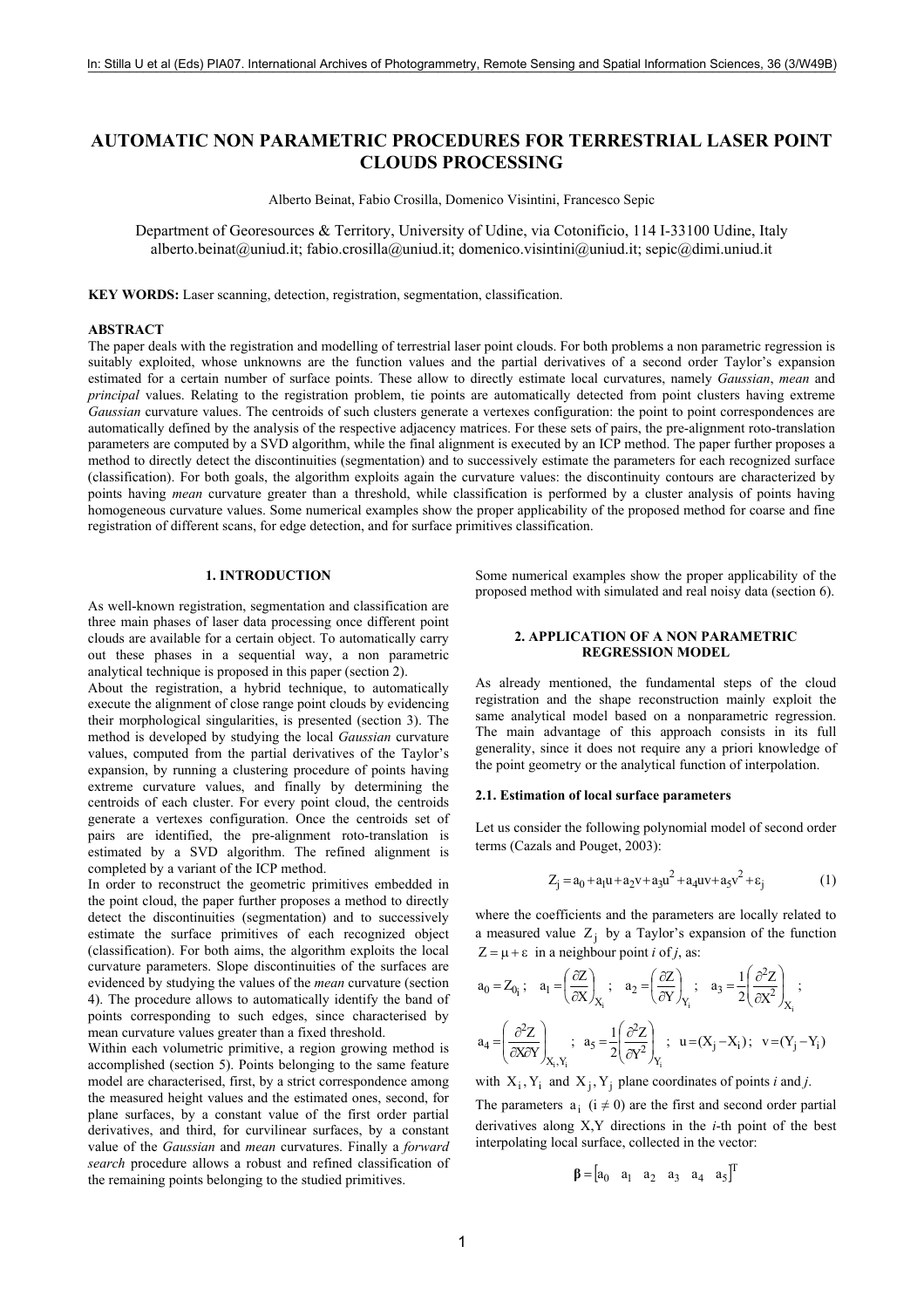where  $a_0$  is the estimated function value at point *i*.

The weighted least squares estimate of the unknown vector **β** from a limited number of *p* neighbour points results as:

$$
\hat{\beta} = (\mathbf{X}^{\mathrm{T}} \mathbf{Q} \mathbf{X})^{-1} \mathbf{X}^{\mathrm{T}} \mathbf{Q} \mathbf{z}
$$
 (2)

where (for  $j = 1, ..., p$ ):

 $\bf{X}$  is the coefficient matrix, with *p* rows as:

$$
\mathbf{X}_j = \begin{bmatrix} 1 & u & v & u^2 & uv & v^2 \end{bmatrix}
$$

• **Q** is a diagonal weight matrix defined by a symmetric kernel function centred at the *i*-th point, with diagonal elements as:

$$
w_{ij} = [1 - (d_{ij}/b)^3]^3
$$
 for  $d_{ij}/b < 1$   $w_{ij} = 0$  for  $d_{ij}/b \ge 1$ 

where  $d_{ij}$  is the distance between the points  $i, j$  and *b* is the half radius of the window encompassing the *p* closest points to *i*. The value of *b*, rather than the kernel function, is critical for the quality in estimating **β** . In fact, the greater is the value of *b*, the smoother the regression function results, while the smaller is the value of *b*, the larger is the variance of the estimated value.

As last remark, to apply the second order Taylor expansion (1), the coordinate Z must be univocally defined by X,Y coordinates. This is always true for aerial laser data, where the laser strips are all aligned and geo-referenced e.g. in E,N,H coordinates, while for terrestrial data the scans geometry is more complex. Each point cloud has a different local X,Y,Z reference system, the scans can be panoramic in azimuthal plane and, for some laser devices, quasi-panoramic in the zenithal plane, i.e. with points in the entire direction sphere. To avoid ambiguous cases, it is thus necessary to share the cloud in more sub-clouds. Moreover, it could be necessary a permutation among X,Y,Z coordinates in order to assume, as Z-axis for (1), the direction whose Z values results better expressed as function of the X,Y ones. In other words, points displaced onto quasi "vertical" surfaces are not well modelled by expansion (1).



Figure 1: Simulated laser points of the *curvblock-1* model coloured by  $Z_i$  values (at left) and by  $Z_i - Z_{0i}$  (at right).

Figure 1 reports the simulated scan *curvblock-1* as example throughout the paper: it comes from the OSU Range Image database (Ohio State University) and has been also experimented by Alshawabkeh, Haala and Fritsch (2006). In Figure 1 at left, the points are coloured by the original  $Z_i$ values, since no coordinate permutation is required. At right, the same points are coloured by  $Z_i - Z_{0_i}$  absolute values, explainable as the smoothing effect of the regressive interpolation: the external edges of the object clearly appear, while the internal ones are not significantly recognised.

## **2.2 Computation of local curvatures values**

For the local analysis of a surface *S* obtained from a point cloud, a great support is provided by geometric quantities coming from differential geometry, in particular by local *Gaussian, mean* and *principal* curvatures values. These ones can be obtained from the so-called "*Weingarten map"* matrix **A** of the surface *S* (e.g. Do Carmo, 1976), that is given by:

$$
\mathbf{A} = -\begin{bmatrix} e & f \\ f & g \end{bmatrix} \begin{bmatrix} E & F \\ F & G \end{bmatrix}^{-1}
$$
 (3)

where E, F, and G are the coefficients of the so-called "*first fundamental form*", obtained from the parameters estimated by (2) as follows:

$$
E = 1 + a_1^2
$$
;  $F = a_1 a_2$ ;  $G = 1 + a_3^2$ 

e, f, and g are the "*second fundamental form*" coefficients, as:

$$
e = 2a_3 / \sqrt{a_1^2 + 1 + a_2^2}
$$
;  $f = a_4 / \sqrt{a_1^2 + 1 + a_2^2}$ ;  
 $g = 2a_5 / \sqrt{a_1^2 + 1 + a_2^2}$ 

The *Gaussian* curvature K corresponds to the determinant of **A**:

$$
K = \frac{eg - f^2}{EG - F^2}
$$
 (4)

The *mean* curvature H can be instead obtained from:

$$
H = \frac{eG - 2fF + gE}{2(EG - F^2)}
$$
 (5)

The *principal* curvatures  $k_{max}$  and  $k_{min}$ , corresponding to the eigenvalues of **A**, are given instead from the solution of the system  $k^2 - 2Hk + K = 0$ , i.e. from  $k_{min,max} = H \pm \sqrt{H^2 - K}$ .



Figure 2: Points coloured by K (at left) and by H values (at right).

Further usable relationships for the curvature values are:  $K = k_{min} k_{max}$  and  $H = (k_{min} + k_{max})/2$ .

It is interesting to observe in Figure 2 how, thanks to the different geometrical meaning, the *Gaussian* curvature K (at left) can be mainly exploited for the point clouds registration, while the *mean* curvature H (at right) for the edge detection.

Summarizing, for each *i*-th laser point, four local curvature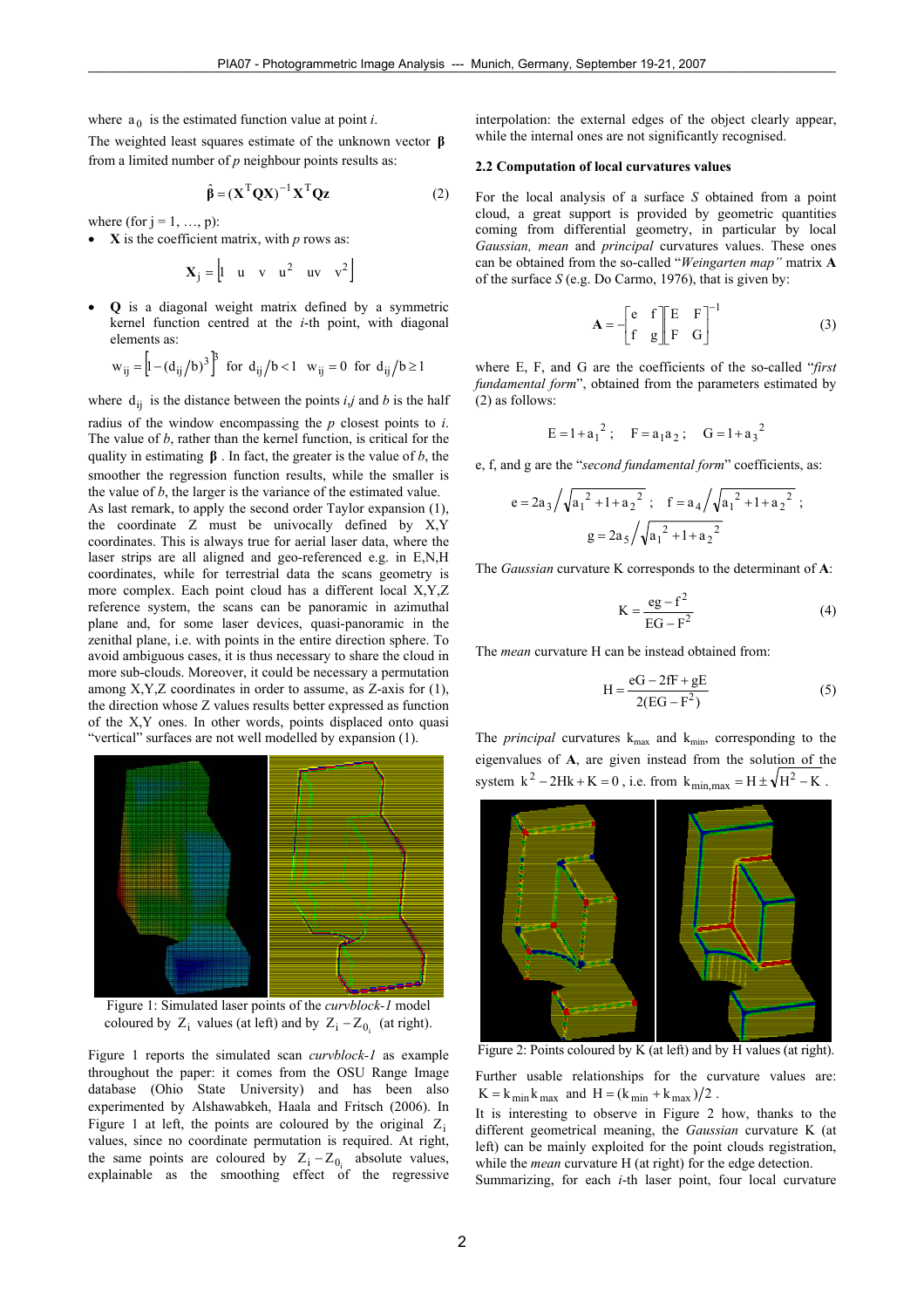values K, H,  $k_{max}$  and  $k_{min}$  can be automatically obtained as functions of the vector **β** terms. Furthermore, such curvatures are invariant to the reference frame rotations, providing a very important property in analyzing the surface shape.

## **3. POINT CLOUDS REGISTRATION**

#### **3.1 Vertexes detection by means of the K curvature values**

Once the *Gaussian* curvature K values are determined by (4) for all the sampled points, it is worthwhile to consider those having extreme absolute values, represented in Figure 2 at left with blue and red dots: they are the "vertexes" of the scanned object. Such points, automatically detected, can be exploited as "tie points" for registration purposes. More properly, since clusters of points with extreme K values will be found, the mean of their 3D coordinates (the centroid) is considered. The set of thus determined centroids constitutes the first point configuration to submit to a correspondence search. This process is repeated for all the clouds that have to be registered, defining in this way a series of centroid configurations.

## **3.2 Automatic feature matching and labelling**

The centroids identified at step 3.1 form a set of possible candidates to be homologous points of adjacent clouds. The next step consists in the recognition of topological relationships existing among the clusters (labelling problem).

Let us consider two partially overlapped point clouds, from which two sets **p** and **q**, respectively constituted by *m* and *n* tie points, have been individuated, as represented in Figure 3.

The problem consists in defining the intersection **p**∩**q,** and in automatically finding out, within the intersection, the probable correspondences between the tie points of the sets **p** and **q.**



Figure 3: Vertexes detected for *curvblock-1* and *curvblock-2*.

First of all, we assume that no scale variation exists between the coordinate systems of **p** and **q**. This simplified hypothesis is correct according to the purpose of this operation. The implemented method runs in the following way:

- 1. Let us consider  $\mathbf{p} = \{ \mathbf{p}_1 ... \mathbf{p}_m \}$  the arbitrary *m* points configuration. The  $m \times m$  symmetric adjacency matrix  $D^p$ of this configuration contains among its terms the Euclidean distance  $d_{i,j}^p = ||p_i - p_j||$  between points  $p_i$  and  $p_j$ .
- 2. In the same way, for the arbitrary n points configuration  ${\bf q} = {\bf q_1 ... q_n}$ , the *n ×n* adjacency matrix  ${\bf D}^q$  is defined.
- 3. The row of maximal asymmetry  $\mathbf{d}_{\text{i max}}^p$  is searched in  $\mathbf{D}^p$

(or in  $\mathbf{D}^{q}$ ), whose distinct elements, ordered in terms of magnitude, present the "maximal minimal difference", i.e.:

$$
\mathbf{d}_{i \max}^{\mathrm{p}} := \left\{ d_{i,j}^{\mathrm{p}} \geq d_{i,j+1}^{\mathrm{p}}; \max_{i=1...m} \left[ \min_{i,j=1...m-1} \left( d_{i,j}^{\mathrm{p}} - d_{i,j+1}^{\mathrm{p}} \right) \right] \in \mathbf{d}_{i \max}^{\mathrm{p}} \right\}
$$

.

This search minimizes the possibility of ambiguous geometrical configurations.

4. In the row  $\mathbf{d}_{\text{imax}}^{\text{p}}$  of maximal asymmetry, the greatest element  $d_{i,jmax}^p = max \left[ d_{imax}^p \right]$  is identified. Next step consists in searching  $d_{k,l}^p := \left\{ d_{i,j}^p \atop j \neq j} - d_{k,l}^p \right\} \leq \varepsilon, \forall k, \forall l < k \right\}$ 

in  $\mathbf{D}^{q}$ , where  $\varepsilon$  is a prefixed tolerance. The satisfying values *k*,*l* are stored into a pointer array, i.e. the list of the possible pairs  $(q_k, q_1)$  corresponding to  $(p_i, p_i)_{max}$ . If this set is empty, the search is repeated considering the next component to  $d_{i,jmax}^p$  in terms of magnitude.

- 5. The various pairs of possible correspondences  $(q_k, q_l)$  are orderly considered. For each row of  $\mathbf{D}^{q}$ , where one of the correspondence pairs is present, the equivalence of the remaining elements of the same row with respect to the possible elements of  $\mathbf{d}_{\text{i max}}^{\text{p}}$ , within a fixed tolerance, is verified. This allows to generate a binary table, of size *m*×*n*, where the elements express the possible correspondence among the points of **p** and of **q**, according to the initial choice for *i* max and *k*, respectively.
- 6. If this table has at least two not null elements, a crossvalidation of all the possible correspondences is carried out. This is performed verifying the equivalence among all the remaining distances defined by point pairs of **p** and analogous point pairs of **q**, inserted into the table.
- 7. This process is repeated for each pair  $(q_k, q_l)$  identified at sub-step 4, adopting the pair generating the largest number of valid correspondences between **p** and **q**.

A set of implemented tests, makes it possible to solve ambiguous situations. In the next version, to evaluate the correspondence point degree, some attributes associable to the points (e.g. curvatures), will be employed.

## **3.3 SVD pre-registration**

Thanks to the pairs of tie points, identified and related by steps 3.1 and 3.2, two matrices of corresponding point coordinates are obtained. Translations and rotations (without the scale factor), to transform the coordinates of a point cloud onto another one, are determined by applying the SVD method.

#### **3.4 Registration refinement by ICP**

Once the pre-registration is obtained, the process is completed by ICP. In our case, a basic version of the method proposed by Besl and Mc Kay (1992) has been implemented, updated by some variants proposed in the literature.

The procedure is here described in the essential way, referring to Beinat, Crosilla and Sepic (2006) for the details.

In performing the registration of three *curvblock* scans, after the detection 3.1 of the tie points reported in Figure 3, the point matching 3.2, the pre-registration 3.3, and the refined registration 3.4 have provided a global model with a very good congruence. It is represented in Figure 4, where *curvblock-1* is coloured in blue, *curvblock-2* in green, and *curvblock-4* in red.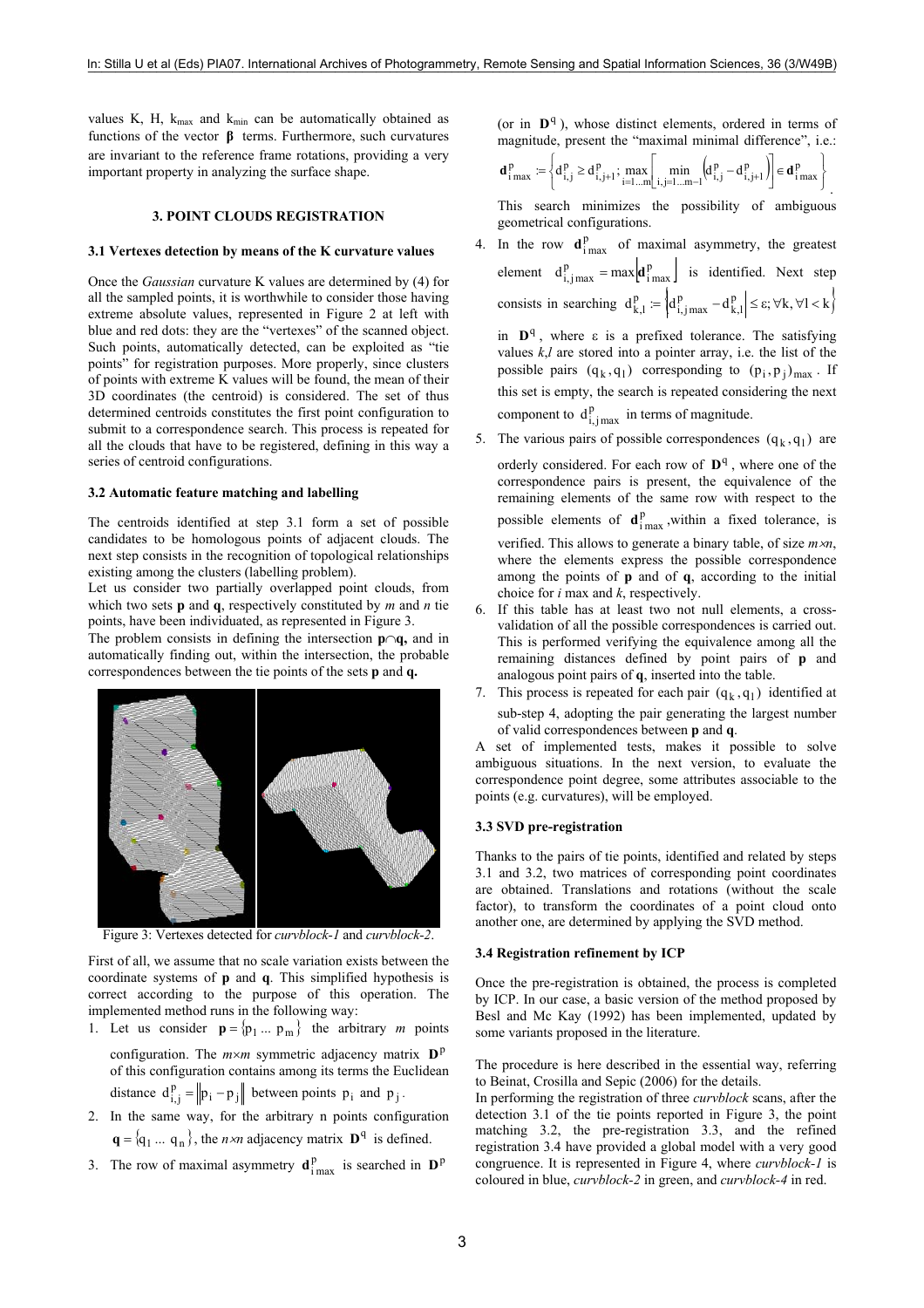

Figure 4: Resulting *curvblock* from a three clouds registration.

## **4. POINT CLOUD EDGE DETECTION**

Once the laser points have been merged into a unique cloud, the incoming problem is the extrapolation of the geometric shape of the surveyed objects with the maximum level of automation. This topic represents the main challenge dealing with the laser scanning technique, namely the maintenance in the data processing of the extraordinary automation level of the data acquisition. In this sense, the different expressions used in literature as edge detection, object recognition, shape classification, and surface reconstruction can be considered as complementary approaches of the same more general problem, defined as "automatic interpretation" of the laser data. This is not a trivial topic and the difficulty grows if we consider noisy mid-long range laser data rather than precise close range ones. In addition, scenes as typical in architectural surveying are more complex than in the industrial environments, since lots of single objects or irregular surfaces occur.

#### **4.1 Edge detection problems: kinds of discontinuity**

From the mathematical point of view, the discontinuities of a  $Z = f(X, Y)$  surface can be as follows:

- D0: Step discontinuity: the Z values of a significant number of points displaced along a certain X,Y direction present a jump (i.e. the C0 continuity is not fulfilled);
- D1: Slope discontinuity: the inclination values of a C0 surface change locally (C1 continuity is not satisfied);
- D2: Curvature discontinuity: one of the principal curvatures of a C1 surface changes locally (C2 continuity is not granted).

The difficulty in detecting such discontinuities increases with the rank, anyway the term "edge detection" is mainly thought as the D1 slope discontinuities search. Furthermore, dealing with objects surveyed from a lot of scan positions, the happening of D0 discontinuities normally disappear.

## **4.2 Analytical and geometrical methods of edge detection**

From the methodological point of view, the edge detection problem can be carried out by (at least) three methods, classified as "analytical direct", "analytical indirect" and "geometrical by decimation".

The algorithms involving surface interpolations by any analytical function belong to the first class. These have the common property to provide one or more local numerical values directly revealing singularities in the laser cloud. Interesting models have been proposed by the research groups of the Technical University of Wien (Briese, 2006) and the University of Stuttgart (Alshawabkeh, Haala and Fritsch, 2006). The methods belonging to the second family deal instead, first of all, with the suitable estimation of continuous surfaces better interpolating the laser cloud. Only in a second step, the D1 and D2 edges are detected by considering the space intersection of such surfaces or simply analyzing to which surface each point has been assigned. An analytical procedure proposed by the authors for the classification and the segmentation of laser data (Crosilla, Visintini and Sepic, 2005, 2007) belongs to this class. As general consideration about direct or indirect methods, their most critical characteristics are the requirement of high quality laser data, falling down the efficiency in presence of noisy data, and the modeling complication when a large numbers of parameters have to be estimated.

With a geometric approach, implemented in many commercial software of solid modelling, a TIN mesh is engaged. In this way, the numerical processes applied, as the smoothing and the decimation, regards the optimization of the mesh and does not involve the coordinate points; so this method can be defined as "geometrical". For this reason, the D1 edge detection is not thus a straight goal of this approach, anyway the edges are strongly correlated with the result of a process of vertex decimation: in fact, they well correspond to the so-called "feature edges" of the triangles remaining after the decimation. Interesting methods are reported in computer vision literature (e.g. Garland, 1997).

As reported before, the analytical indirect method proposed, allows detecting the surface primitives from an undistinguished laser cloud. It proceeds in the four following steps:

- 1. Estimation of a local surface by a non parametric Taylor's expansion (as seen in subsection 2.1);
- 2. Computation of *Gaussian* K, *mean* H and *principal* k<sub>max</sub> and  $k_{\text{min}}$  local curvatures (as reported in subsection 2.2);
- 3. Raw segmentation of the cloud in homogeneous clusters by a region-growing method considering also curvature values;
- 4. Refined segmentation of the raw clusters by a robust parametric regression for each cluster, so estimating the parameters of the various interpolating surfaces.

Focusing the attention to the detection of the three kinds of discontinuity, the following strategy is proposed:

- D0 edges: by checking if the  $Z_i Z_{0_i}$  absolute value is greater than a fixed threshold, as seen in Figure 1 at right.
- D1 edges: by evaluating if the H absolute value is greater than a fixed threshold; the threshold value, as for D0, is fixed considering the noise and the density of the data.
- D2 edges: by estimating the surfaces and by considering the sign and the values variation of K and H.

Nevertheless, the points detected in the previous way must be geometrically significant, that is a certain number of points displaced within a small buffer volume lengthened in one direction should be found. Furthermore, to transform such points in a vector 3D polyline, a suitable chaining or a space interpolation has to be applied.

A rearrangement of the four steps method is now proposed. To detect D1 edges, one more analysis is performed after the second step (see subsection 4.3). In this way, the procedure becomes a direct method of edge detection. Steps 3. and 4. are instead carried out to detect D2 edges, since these curvature discontinuities are found in indirect mode by applying a robust parametric model (see section 5): thanks to this approach, the reliability of the achieved detection should be satisfactory.

## **4.3 D1 detection by means of the H curvature values**

The attention is now focused onto the estimated values of the local *mean* curvature H. The analysis of H values, proposed by the Stuttgart School (Alshawabkeh, Haala and Fritsch, 2006) exploits the property that such index is closely related to the first variation (slope) of a surface area that locally well reveals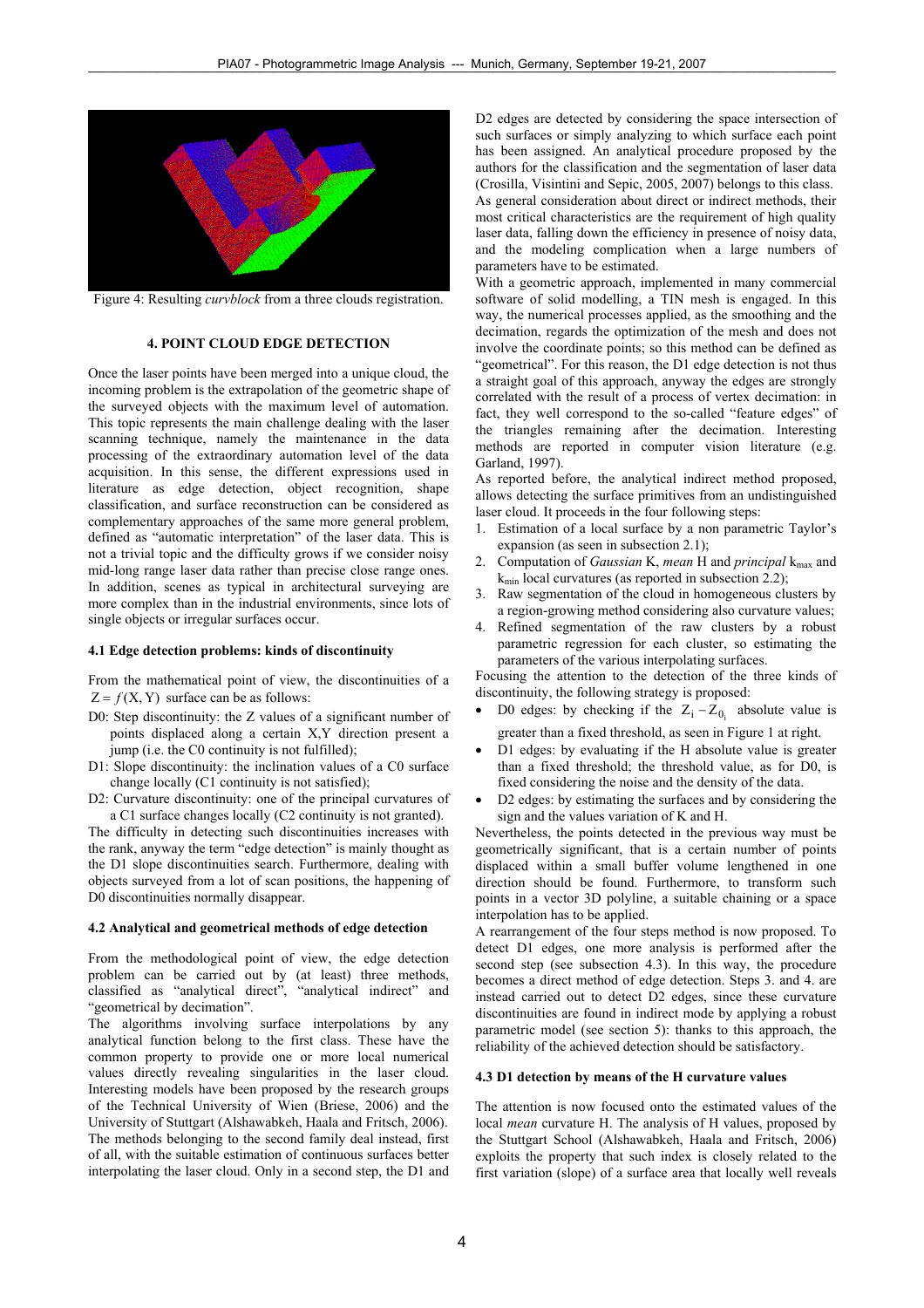possible D1 edges. Since H is the average of  $k_{\text{max}}$  and  $k_{\text{min}}$ , it is numerically slightly less sensitive to the noise with respect to K curvature, which is instead the product of  $k_{max}$  and  $k_{min}$ . Extreme absolute values of H are therefore searched: this point buffer volume so reveals the D1 edges we are looking for.



Figure 5: Extreme values H corresponding to possible edges.

This criterion has been implemented in a routine that paints by pink colour the points with H absolute value greater than a threshold, so evidencing the D1 edge zones, as in Figure 5.

## **5. SURFACE SEGMENTATION AND CLASSIFICATION**

As mentioned before, D2 edges are the most difficult elements to automatically detected, especially with noisy data. To this aim and when the main interest of the surveyor is anyway about the overall surface rather than its local discontinuities, efficient methods for its segmentation and classification assume the main importance in the whole flow-chart of data processing.

## **5.1. Raw surface segmentation by a region-growing method**

Analyzing the sign and the values of K and H, a preliminary clustering of the whole cloud is made possible. Each surface can be classified into one of the following basic types (see Table 6): hyperbolic (K < 0), parabolic (K = 0 but H  $\neq$  0), planar  $(K = H = 0)$ , and elliptic  $(K > 0)$ .

|         | $K < 0$ : hyperbolic | $K = 0$ : parabolic/planar | $K > 0$ : elliptic |
|---------|----------------------|----------------------------|--------------------|
| H < 0   |                      |                            |                    |
| $H = 0$ |                      |                            | not possible       |
| H > 0   |                      |                            |                    |

Table 6. Classification of surfaces according to the values of *Gaussian* K and *mean* H curvatures (from Haala et al., 2004).

This allows to classify the various volumetric primitives and to define a priori the polynomial degree of the parametric model to apply for the refined segmentation (step 5.2).

Hence, to classify and segment the dataset, a region growing method is applied, starting from a random point not yet belonging to any subset. The surrounding points having a distance less than the bandwidth *b* are analysed, by evaluating the values of the estimated height  $Z_{0i}$  and the values of K and

H. If the neighbour points present difference values within a threshold, fixed according to the noise level, then they are labelled as belonging to the same class and putted into a list. The same algorithm is repeated for each list element, till this is fully completed. Afterwards, the procedure restarts again from a new random point, ending when every point has been analysed. Summarising, a first raw segmentation of the whole dataset is carried out in this way: hence, each cluster represents an initial subset to submit to the next refining segmentation step 5.2.

## **5.2. Refined surface segmentation by a parametric model**

Previous authors papers report in detail this step (Crosilla, Visintini and Sepic, 2005, 2007): it is based on the application of a Simultaneous AutoRegressive (SAR) model to describe the trend surface of each point cluster, and on an iterative *Forward Search* (FS) algorithm (Cerioli and Riani, 2003) to find out outliers. Starting from a cluster detected as in step 5.1, the FS approach allows a robust estimation of the SAR unknown parameters. At each iteration, one or more points are joined according to their agreement with the surface model. If some statistical diagnostics reveal an incoming outlier, the growing process is interrupted: the surface is so bounded, hence a refined segmentation is achieved.

Figure 7 shows for *curvblock* point cloud the correct result of the classification, that is one cylinder face  $(K=0, H>0)$ , twelve planes  $(K=0, H=0)$ , and the refined segmentation of the model.



Figure 7: Classification and refined segmentation of the different surfaces: cylinder in red, plane faces in other colours.

## **6. NUMERICAL EXPERIMENTS**

The numerical testing of the proposed procedures has been carried out with satisfactory results for the *curvblock* model scans and for other synthetic objects of the OSU Range Image database. Only some brief comments about the two models depicted in Figure 8 are reported in this paper.



Figure 8: D1 Edges detected for *block2* and for *bigwye* model

The *block2* model (at left) has been joined by registering five partial clouds, exploiting its various vertexes detected by K values analysis. The global point cloud results correctly registered, anyway a central part without points remains for the incompleteness of the data, so yielding a D0 discontinuity. The detection of D1 edges by evaluating H values is completely fulfilled and, since all the surfaces are planes, steps 5.1 and 5.2 have not been carried out.

Model *bigwye* (at right) is instead constituted by curved surfaces: the D1 detection has been correctly accomplished as well as the classification 5.1 as cylinders with values  $H < 0$ .

Last but not least, to test the method in noisy conditions, some experiments have been performed onto real data acquired with a